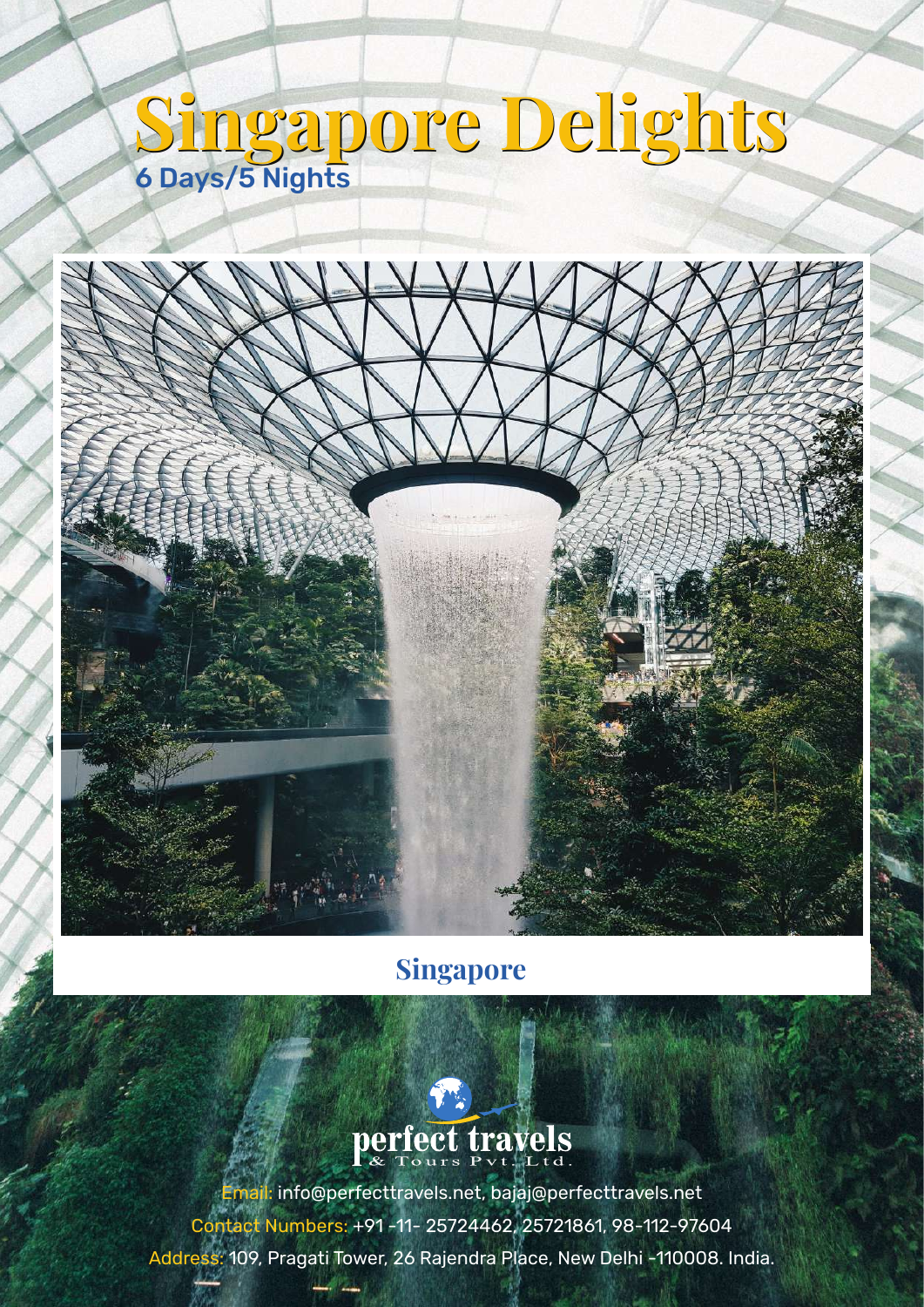

#### Arrive Singapore

| Day: 01 | • Upon arrival in Singapore you will be welcomed and transferred to your hotel. Enjoy the rest of the |
|---------|-------------------------------------------------------------------------------------------------------|
|         | day. Later in the evening we proceed to Singapore Night Safari. Night Safari is the world's first     |
|         | nocturnal zoo and is one of the most popular tourist attractions in Singapore. the Night Safari was   |
|         | officially opened on 26 May 1994 and occupies 35 hectares (86 acres) of secondary rainforest          |
|         | adjacent to the Singapore Zoo and Upper Seletar Reservoir. The Night Safari currently houses over     |
|         | 900 animals representing over 100 species, of which 41% are threatened species. The Night Safari is   |
|         | managed by Wildlife Reserves Singapore, and about 1.3 million visitors visit the safari per year.     |

#### Singapore

| <b>Day: 02</b> | • After breakfast at the hotel, you will be taken for half day tour of Singapore which will include all |
|----------------|---------------------------------------------------------------------------------------------------------|
|                | major attractions such as Merlion Park, Fountain of Wealth, Chinatown, Little India, City Hall and      |
|                | Parliament House. You can Shop for souvenirs at the Chinatown street market. Your city tour ends        |
|                | in the afternoon and you have the rest of the evening free to relax.                                    |

#### Singapore

| Day: 03 | • Today you will visit Universal Studios. It is Southeast Asia's first and only Universal Studios theme |
|---------|---------------------------------------------------------------------------------------------------------|
|         | park, featuring 24 rides, shows and attractions in seven themed zones. It's the perfect destination     |
|         | for families and adrenaline junkies with breath taking rides and themed movie sets. Go beyond the       |
|         | screen and Ride The Movies™ at Universal Studios Singapore. Experience cutting-edge rides,              |
|         | shows, and attractions based on your favourite blockbuster films and television series, including       |
|         | Puss In Boots' Giant Journey, Battlestar Galactica: HUMAN vs. CYLON™, TRANSFORMERS The Ride:            |
|         | The Ultimate 3D Battle, Jurassic Park Rapids Adventure™, Sesame Street Spaghetti Space Chase            |
|         | and more!.                                                                                              |

#### Singapore

- **Day: 04**  $\rightarrow$  Enjoy a sumptuous breakfast at the hotel. Morning free to relax
	- Afternoon travel to Sentosa Island by cable car. One of Singapore's biggest tourist draws, Sentosa has something for everyone. Visit Luge & Sky Ride, Skyline Luge is a unique, wheeled, gravity ride that provides riders full control over their descent on purpose-built tracks. Visit the mesmerizing SEA aquarium that houses over 100,000 marine animals, including bottlenose dolphins and manta rays, and was once the largest oceanarium in the world. You will also visit the fascinating Butterfly Park and Insect Kingdom End your day with Wings of Time, a spectacular night show set against the open sea with water displays, laser lights, fire effects and music.

Continue...